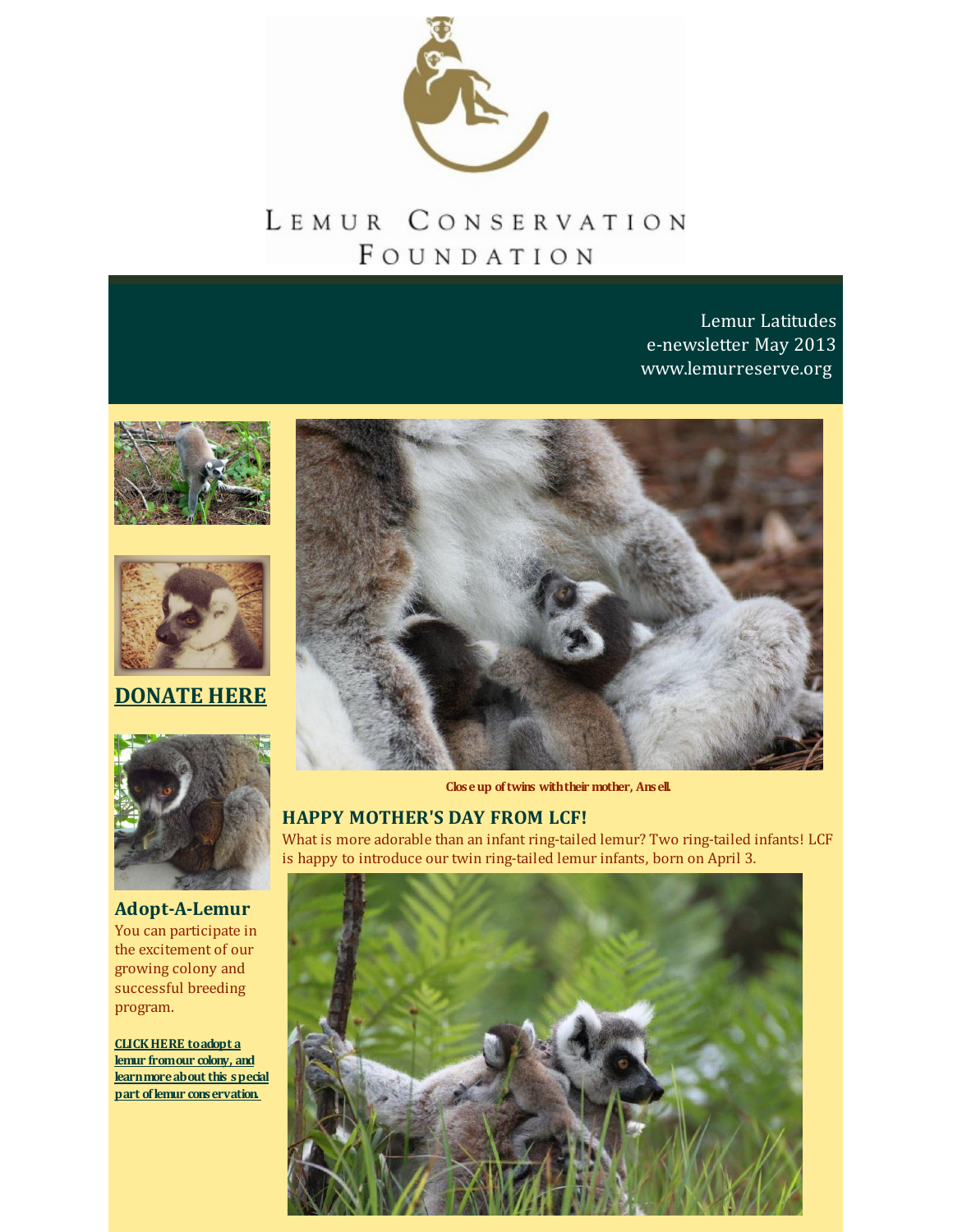

**LCF [WEB](http://www.lemurreserve.org) SITE**

**FIND US ON [FACEBOOK](http://www.facebook.com/LemurConservation)**

**CLICK HERE TO SHOP LCF ON [AMAZON](http://r20.rs6.net/tn.jsp?f=001P6rpiiij-aIDWkFe1UiI5Gqqio3IgSuosyn_WiVToDqUqkW0uXY9YH5SZrolcdgxMej4aDkWpz-Wz1gkiMKAjcS4Ozjl6Y3y2lmyv0F6Btt7R1uDPckTQM35F0d8OMa_vcu4Bz03TvDFon2_7zwS9kquX_LMIl4UCDH6_p-nxto0FUbZXNQczSduUMYIV83SZOfbQp4lsYj0Zh-cmk761g==&c=&ch=)**



Ansell, the mother of the twins, is incredibly nurturing and patient as she teaches her twins all about life in the forest. Ring-tailed lemurs typically give birth to one infant but can have twins when food is plentiful.



## **Claire's Story...Another Lemur Mom at LCF**

Claire is a Collared Lemur. She lives at LCF in her family group which consists of her mate, Anton, and their two offspring. Ollie is 2 and Remy, who is with Claire in the picture below, is 1.

Last year during her pregnancy Claire was diagnosed with liver cancer. Despite her illness and the stress of pregnancy she managed extremely well. Remy is a healthy one year old.



Following his birth Claire's cancer seemed to be in remission, She received birth control treatment with Depo-Provera to help minimize the chance for any additional physical stress. However we discovered that Claire is pregnant again. She is currently about half way through her pregnancy.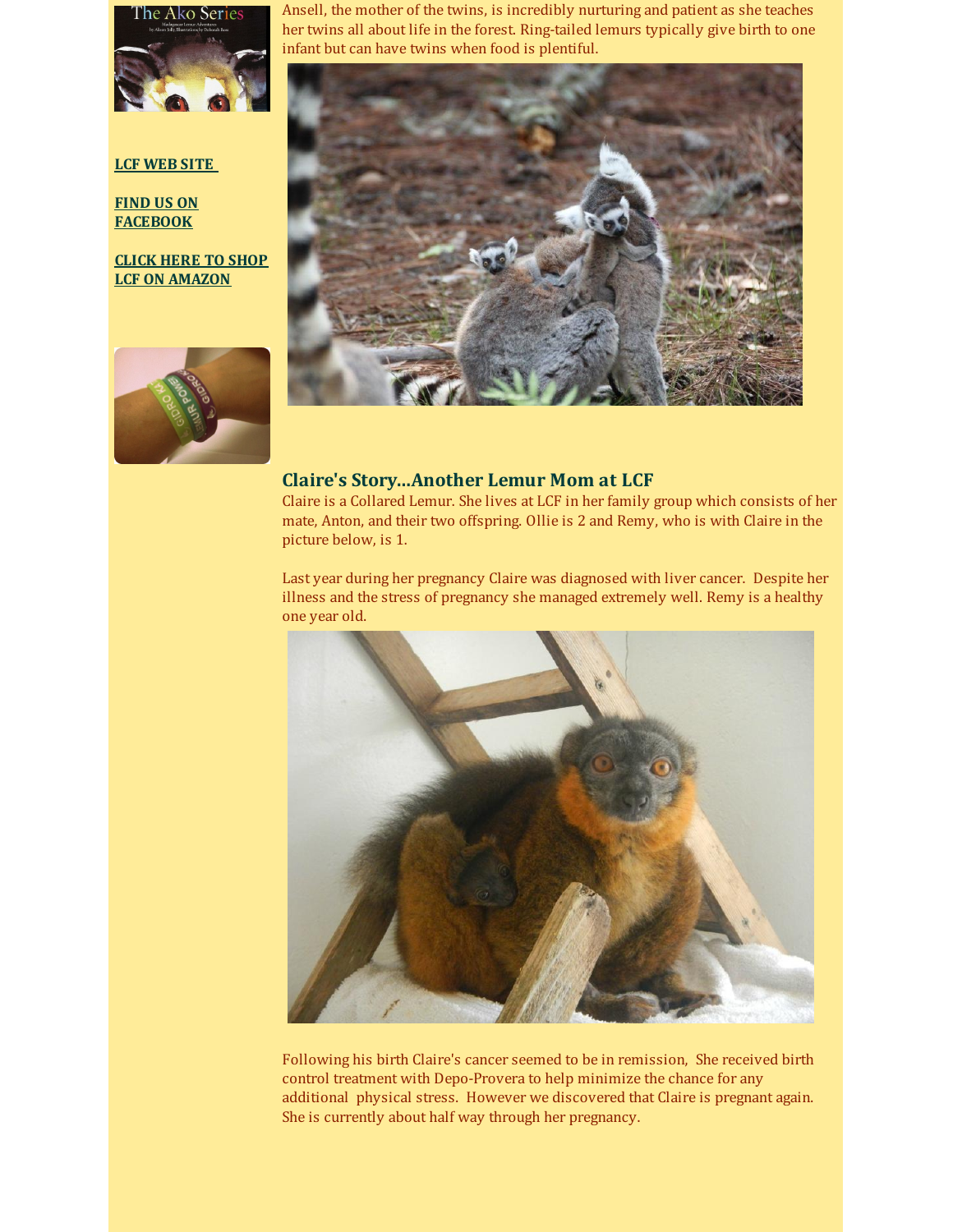

Clair e and Remy.

Collared Lemurs are listed as vulnerable on the IUCN Red List. Her offspring are important contribution to the future of lemurs. Unfortunately Claire's cancer has returned too. Right now she is being carefully monitored and offered a choice diet to help her gain weight and maintain her plane of health at this important time. Last year she managed illness and pregnancy and safely delivered Remy. Our animal management team is working to help Claire have another successful birth and to maintain her health.

Claire is an amazing mother. Her sister, Lucy, was transferred to LCF from the Cleveland Zoo. Lucy has not had a successful pregnancy. Hopefully she can learn mothering skills from Claire.